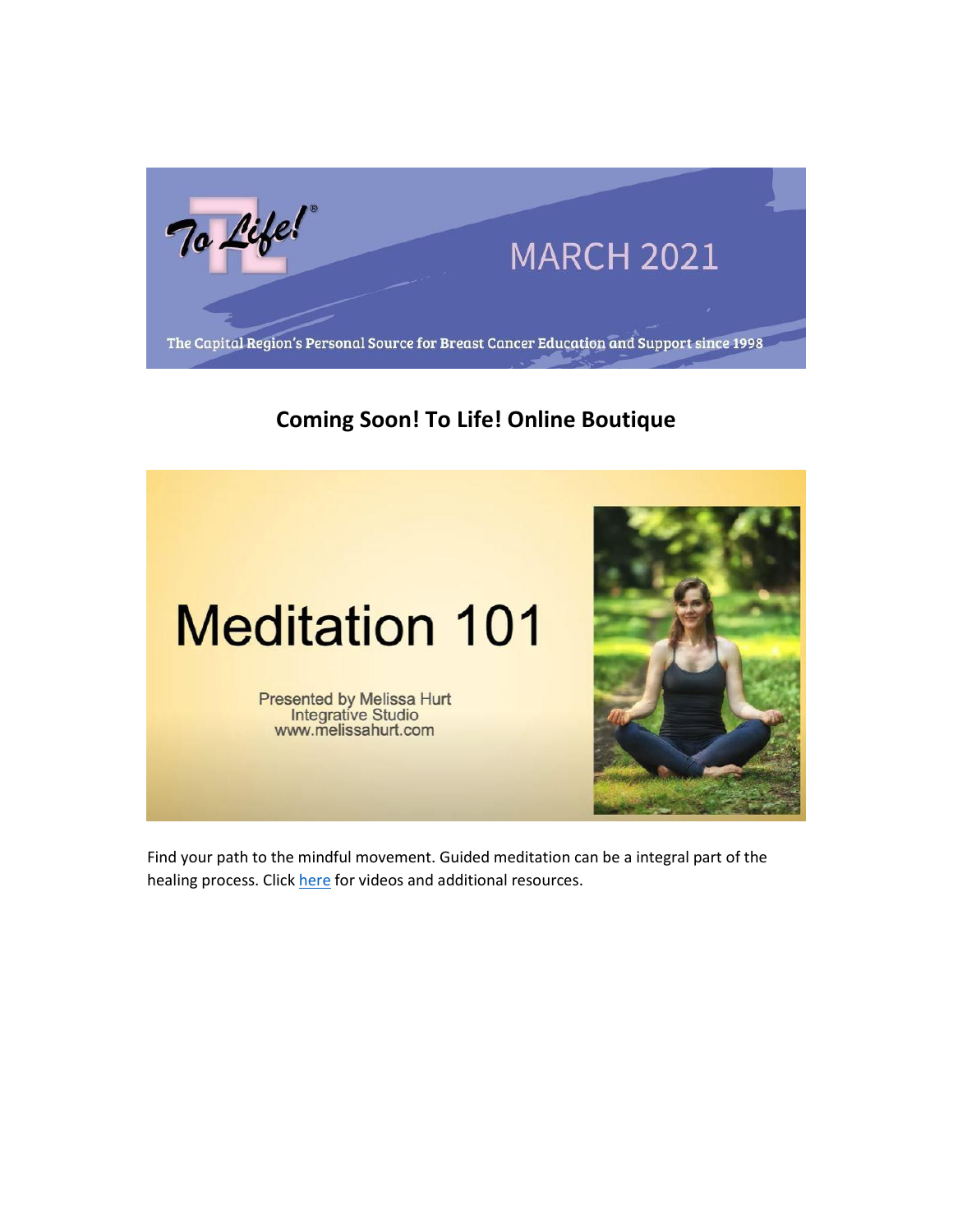

## **Support Groups Continue Virtually**

## **Newly Diagnosed Support Group**

Being offered this month via Zoom conference call. Please email Melanie McCulley at [mmcculley@tolife.org](mailto:mmcculley@tolife.org) to sign up for Thursday, March 25 at 6 PM.

## **Bilingual Support Group**

Please email Breast Health Educator and group facilitator [Carmen Rodriguez](mailto:ccarmenrod@hotmail.com) for updated information on this group.

#### **Saratoga Support Group**

Please contact group facilitator Jen Baldwin at [jbaldwin1@saratogacare.org](mailto:jbaldwin1@saratogacare.org) for updated information on this group.

#### **MetaThriver Support Group**

Please email Support Services Program Manager Melanie McCulley at [mmcculley@tolife.org](mailto:mmcculley@tolife.org) for updated information on this group.

*The To Life! support group program is sponsored in part by New York State Department of Health and Komen Upstate New York.*

## **The To Life! Blog**

Information for those dealing with a breast cancer diagnosis. Check out the latest blog postings:

[Menopause and Breast Cancer Treatment](https://tolife.us5.list-manage.com/track/click?u=241d59b897b4121e9d2e15914&id=bbe9b4faf5&e=14acf428be) [Q&A: Battling Cancer, a Medical Resident Opts for COVID-19 Vaccine](https://tolife.us5.list-manage.com/track/click?u=241d59b897b4121e9d2e15914&id=260c7ec021&e=14acf428be) *[All blog posts](https://tolife.us5.list-manage.com/track/click?u=241d59b897b4121e9d2e15914&id=ec2d709aa9&e=14acf428be)*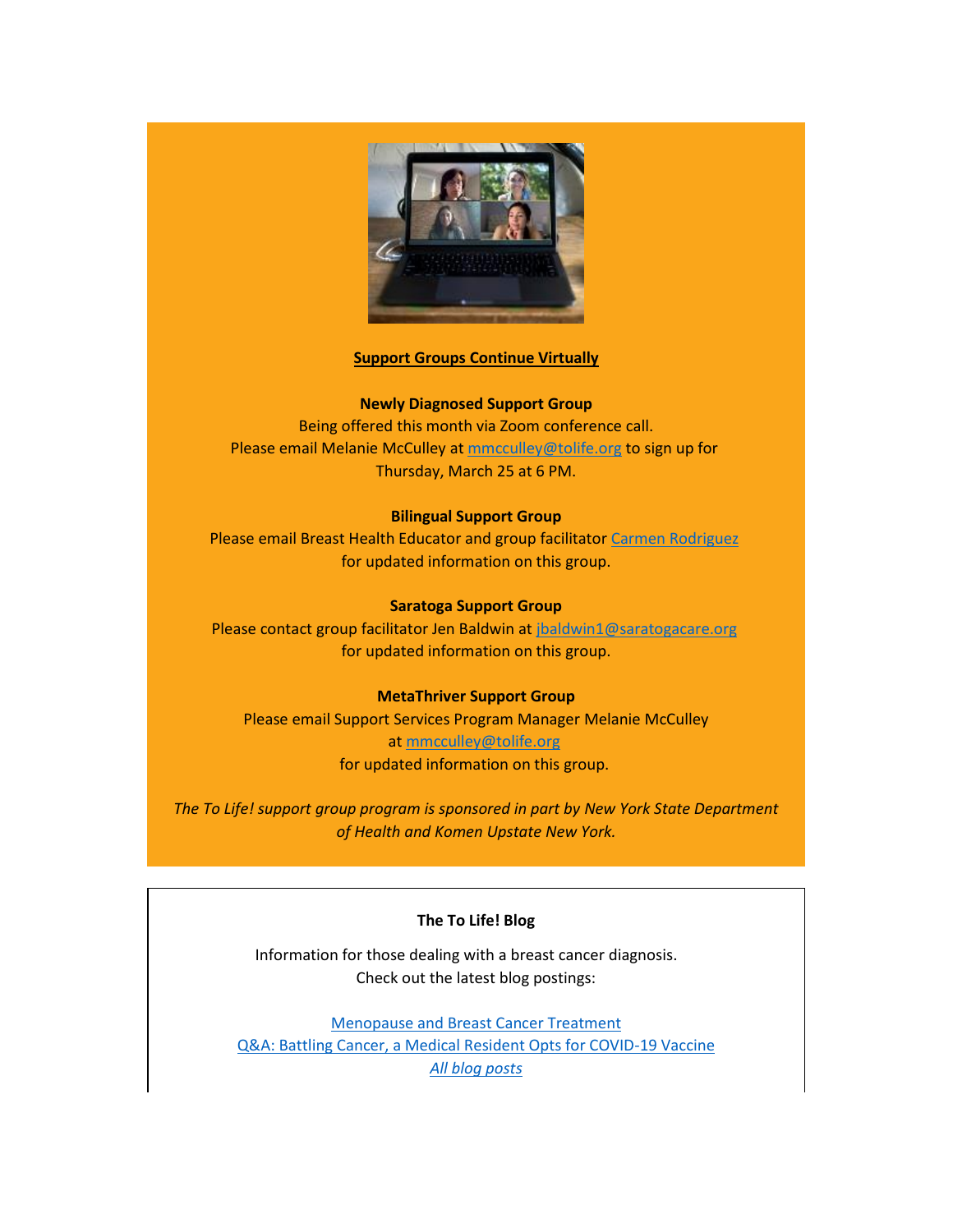

## **Save the Date - Details to Follow**

**JOIN OUR VIRTUAL CELEBRATION!** MAY 4th - 6 PM



**COVID-19 Office Safety Protocols in Place**

**Support Services and Boutique Services** *are* **available**